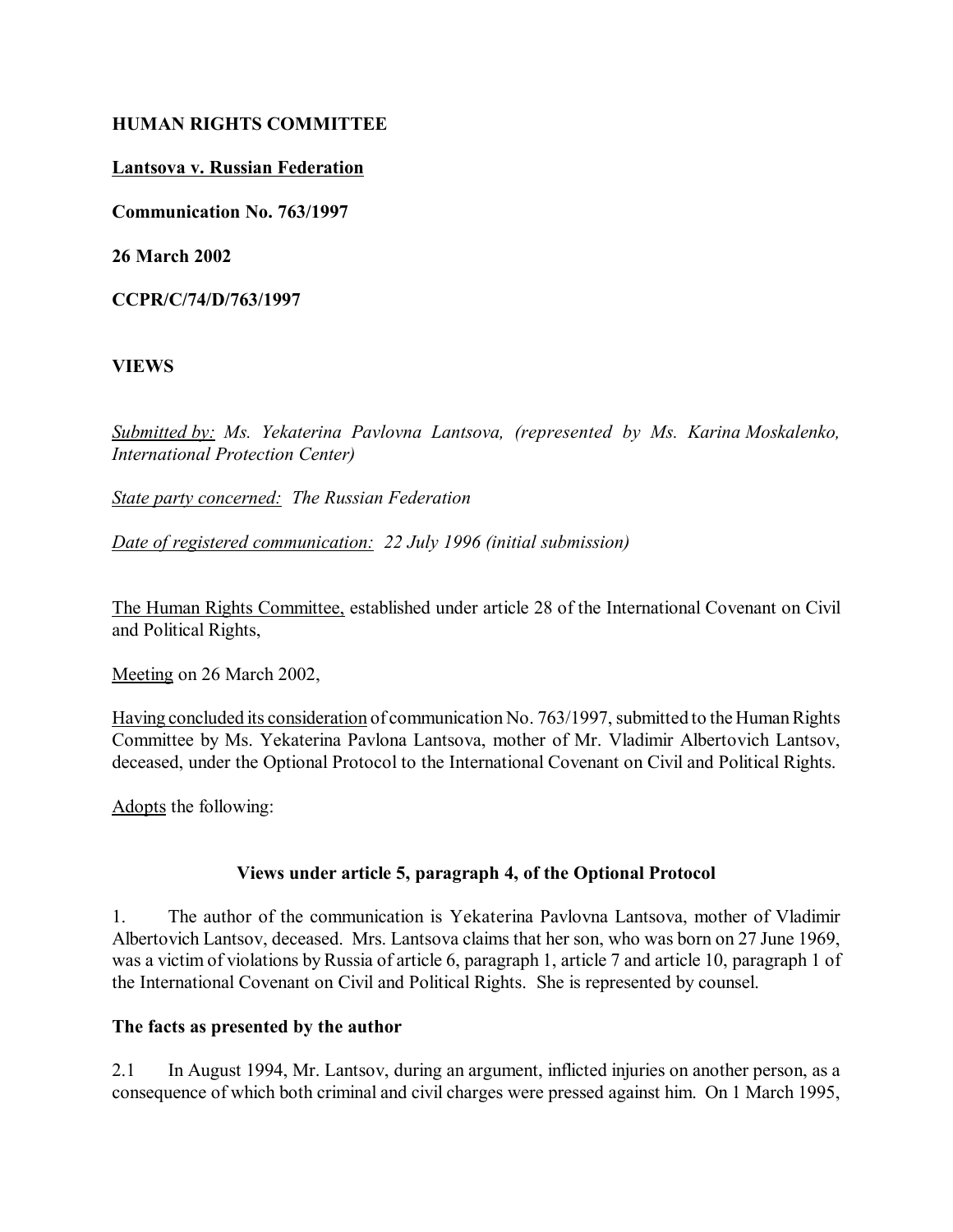he made full reparation to the plaintiff for damages determined in the civil case. Awaiting his criminal trial, set for 13 April 1995, Mr. Lantsov was initially released. However, on 5 March 1995, after failing to appear for a meeting with the investigator, he was placed pre-trial detention at Moscow's pre-trial detention centre, "Matrosskaya Tishina", where he died on 6 April 1995, at the age of 25.

2.2 Mrs. Lantsova submits that her son was healthy when he first entered Matrosskaya Tishina, but that he fell ill due to the very poor conditions at the prison. She complains that her son was given no medical treatment despite repeated requests. Finally, she complains that the Russian Federation has failed to bring those responsible to justice.<sup>1</sup>

2.3 The author submits that the conditions at Moscow's pre-trial detention centres are inhuman, in particular because of extreme overcrowding, poor ventilation, inadequate food and appalling hygiene. She refers to the 1994 report of the Special Rapporteur against torture to the Commission on Human Rights. 2 Regarding access to health care, the report states that overcrowding exacerbates the inability of the staff to provide food and health care, and notes the high incidence of disease in the centres. 3 Matrosskaya Tishina is held out for particular criticism in the report: "The conditions are cruel, inhuman and degrading; they are torturous". 4

2.4 According to Mrs. Lantsova, based on statements from other detainees in the cell with her son, shortly after he was brought to Matrosskaya Tishina his physical and mental state began to deteriorate. He began to lose weight and developed a temperature. He was coughing and gasping for breath. Several days before his death he stopped eating and drank only cold water. He became delirious at some point and eventually lost consciousness.

2.5 It appears that other detainees requested medical assistance for Mr. Lantsov some time after the first week of his detention, that a medical doctor attended to him once or twice in the cell and that he was given aspirin for his temperature. However, between 3 and 6 April, during what was a rapid and obvious deterioration in his condition, he received no medical attention, despite repeated requests for assistance by the other detainees. On 6 April, after the other detainees cried out for assistance, medical personnel arrived with a stretcher. Mr. Lantsov died later that day in the prison clinic. His death certificate identifies the cause of death as "acute cardiac/circulatory insufficiency, intoxication, cachexia of unknown etiology".

2.6 With regard to the exhaustion of domestic remedies the author states that decision to open a criminal investigation into Mr. Lantsov's death is within the competence of the chief of the pre-trial detention centre. A final decision on the matter lies with the procurator's office. Mrs. Lantsov has made timely and repeated applications for a criminal investigation to be opened, but these were consistently denied. She therefore concludes that she has exhausted domestic remedies.

2.7 The procurator's decisions refusing to open a criminal investigation are based on the conclusion that the death in this case resulted from a combination of pneumonia and the stressful conditions of confinement, and that under these circumstances it would be impossible to find the detention centre personnel liable.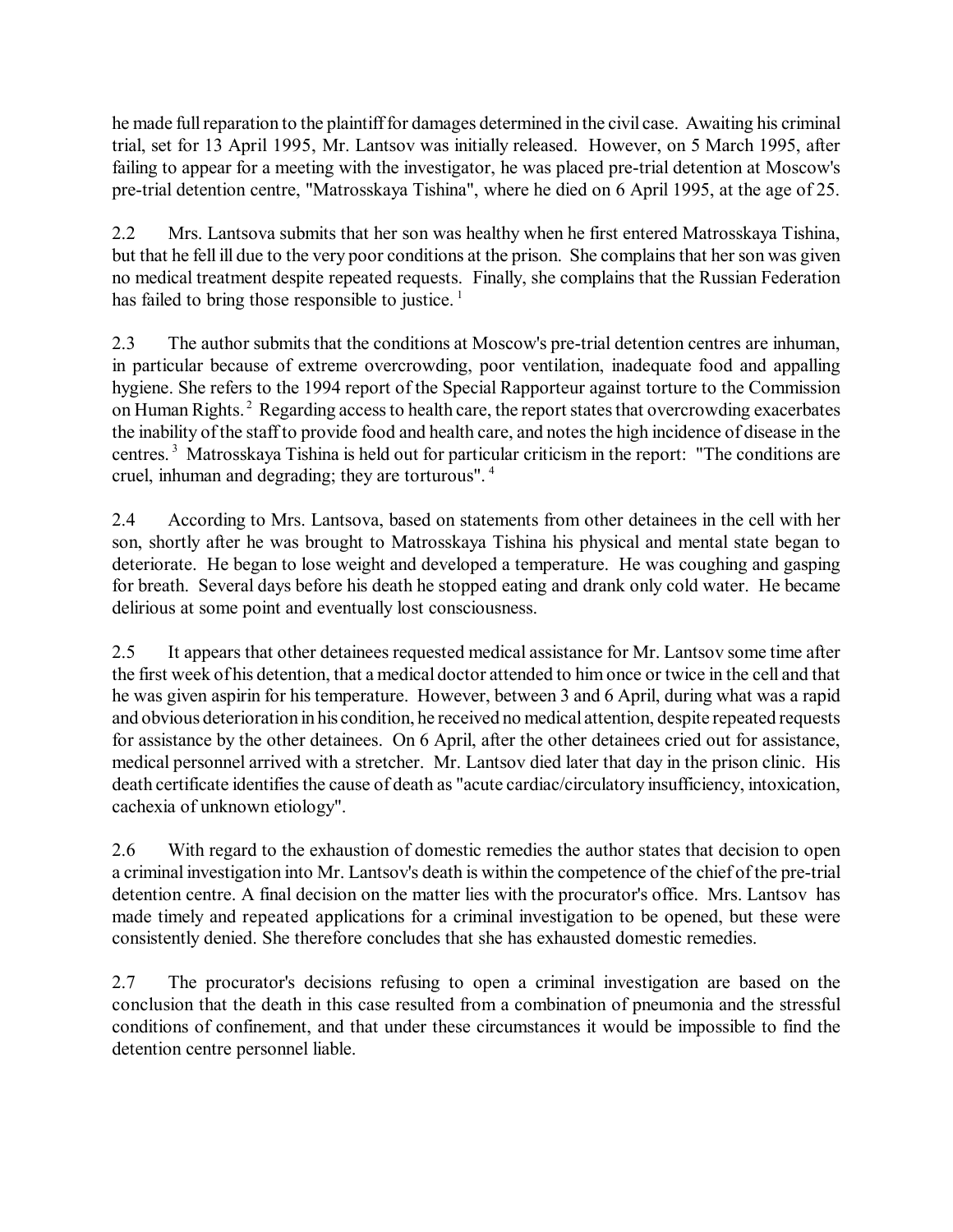## **The complaint**

3. Mrs. Lantsova claims that the Russian Federation violated her son's fundamental human rights by causing his death as a result of confinement under conditions unfit for human survival, and that it also failed in its obligation to provide any meaningful legal protection against such violations. In her opinion, this constitutes violations of articles 6, paragraph 1, article 7 and article 10, paragraph 1 of the Covenant.

## **Decision on admissibility**

4. By a note dated 23 March 1998, the State party informed the Committee that it did not object to the admissibility of the communication.

5.1 Before considering any claim contained in a communication, the Human Rights Committee must, in accordance with rule 87 of its rules of procedure, decide whether it is admissible under the Optional Protocol to the Covenant.

5.2 The Committee has ascertained, as required under article 5, paragraph 2 (a) of the Optional Protocol, that the same matter is not being examined under another procedure of international investigation or settlement.

5.3 The Committee therefore decided, on 7 July 1998 at its sixty-third session, that the communication was admissible in so far as it may raise issues under article 6, paragraph 1, article 7 and article 10, paragraph 1 of the Covenant.

## **The State party's observations on the merits of the communication**

6.1 In its observations on the merits of the communication, dated 28 December 1998, the State party states that Mr. Lantsov was arrested on 5 March 1995 and that on 7 March 1995 he was moved to a pre-trial detention centre and placed in a communal cell. On being admitted to the detention centre he underwent medical examinations, in accordance with the established procedure. At that time he expressed no complaints about his health, no physical anomaly was noted and a fluoroscopic examination of the chest showed no pathological condition. On 6 April 1995, at about 9 a.m., Mr. Lantsov's fellow detainees informed the guards that he was not feeling well. After an examination by the duty doctor, Mr. Lantsov was urgently admitted to the hospital attached to the detention centre, but despite these measures he died at 9.15 a.m. A commission composed of doctors from the preventive medicine institutions attached to the Ministry of the Interior and the Moscow Department of Health carried out an investigation into Mr. Lantsov's death. Its conclusions were that the cause of death had been bilateral ulcerative pneumococcic pneumonia, bilateral pleurisy and focal atelectasis leading to respiratory-cardiovascular failure. The general inflammation of the lungs and the pleural cavity, the patient's failure to seek medical assistance and conditions in the prison had, in the State party's opinion, contributed to the rapid fatal outcome.

6.2 The State party admits that at the time when Mr. Lantsov was detained, the detention centres (sledstvenii izoliator) held more than twice as many detainees as their design capacity, with the result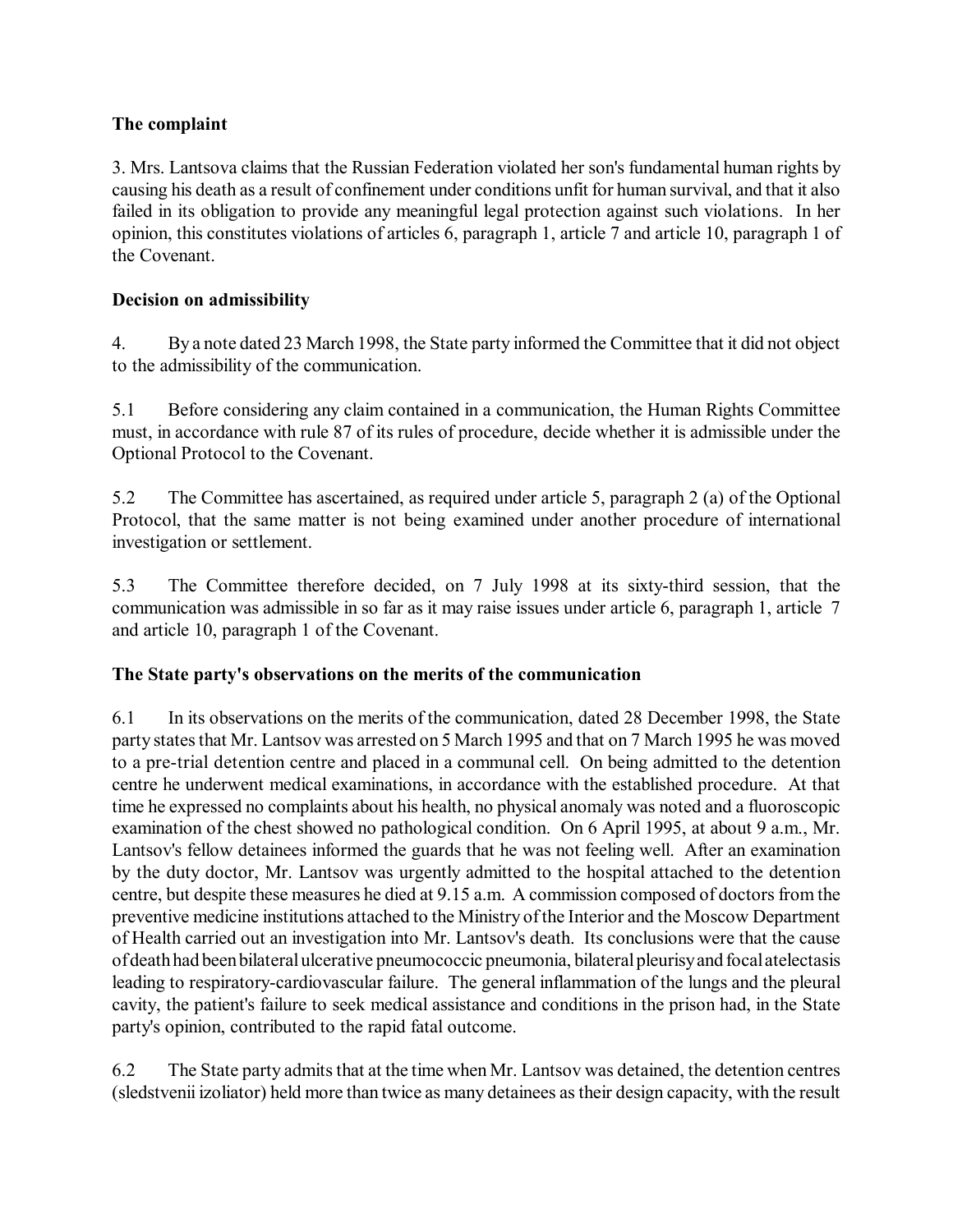that conditions of detention were not consistent with the regulations in force. The commission of inquiry concluded that there had been no medical error. The diagnosis of the causes of death had been confirmed in the post-mortem report prepared on 13 May 1995.

6.3 In the absence of an offence, the Office of the Interregional Procurator for Moscow-Preobrajenskaya, the public prosecution department, did not initiate criminal proceedings. This decision was subsequently confirmed by the Moscow Procurator's Office. During the review of the case it was established that the family had not been notified of the death promptly and that the officer concerned had been held accountable.

6.4 The State party admits that, generally speaking, conditions in detention centres constitute a serious problem for Russia and that there is no prospect of an immediate solution. A set of measures to reform the prison system has been established, with a view to improving conditions in the detention centres and bringing them into line with international standards for the treatment of prisoners. The State party cites two presidential edicts and a government decree as examples of recent steps towards the transfer of responsibility for prison establishments from the Ministry of the Interior to the Ministry of Justice. An increase in the number of places in detention centres and prisons was under way, but was being impeded by financial difficulties.

# **Author's comments on the State party's observations concerning the merits of the case**

7.1 In her comments dated 21 December 2000, the author notes that the State party admits the most important facts of the case. Mr. Lantsov had entered the detention centre in perfect health, but conditions there caused his death.

7.2 She draws attention to the fact that he had only been given 15 minutes medical attention before his death. Although the doctors had been informed some days before his death of his deteriorating state of health and the risk of death, they took no action. According to the author, such is common practice in that prison. With regard to the State party's failure to properly investigate, the author recalls the testimony of various prisoners on this point and states that the prosecution department could have collected incriminatory statements if it had conducted a genuine inquiry by hearing testimony from Mr. Lantsov's fellow prisoners. For some reason, the prosecution department did not make a proper inquiry.<sup>5</sup>

7.3 The author also rejects the State party's observation that the detention centres contained only twice as many prisoners as they were designed for. The testimony showed that overcrowding in the centres was five times the indicated level and that detainees had to sleep in turn because of lack of beds.

7.4 As regards the late notification of death to the family, the author states that in fact the authorities had never tried to notify anyone. Without Mr. Lantsov's lawyer, who had tried to visit him, no one could be certain whether or when his mother would have learnt the truth about his death.

7.5 Lastly, the author considers that the State party is trying to evade its responsibility by listing various future decrees which are intended to improve the situation in prisons. This, in her view,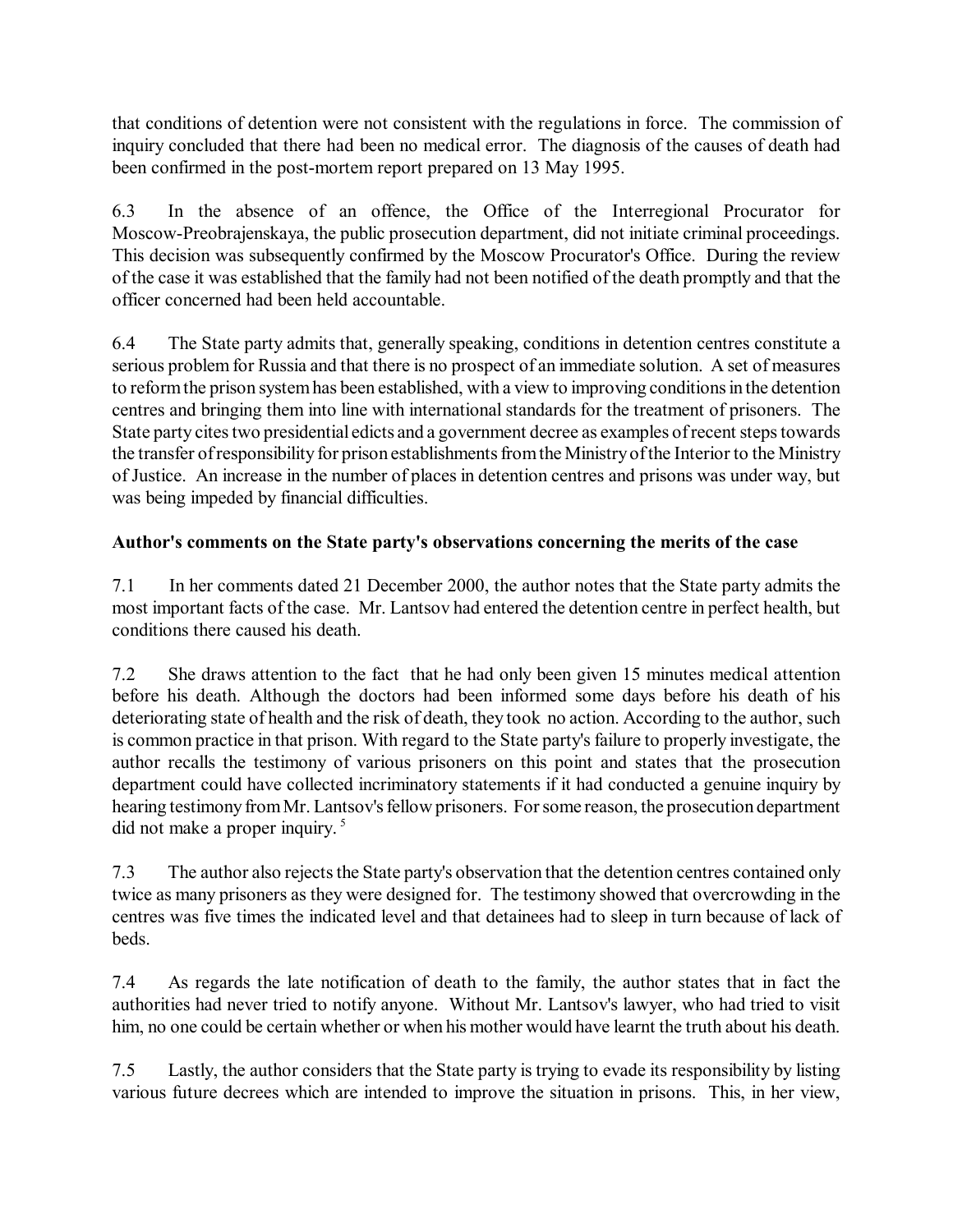constitutes nothing less than acceptance by the State party of the inhuman standards in prisons. In any event, these decrees were adopted two years after her son's death; current or future acts can change nothing, or cannot in any way change the fact that the Russian Federation violated the human rights of a 25-year-old man in good health and that those violations cost him his life.

## **Issues and proceedings before the Committee**

8.1 The Human Rights Committee has considered this communication, taking account of all the written information submitted to it by the parties, in accordance with the provisions of article 5, paragraph 1, of the Optional Protocol.

8.2 The Committee must determine whether the State party violated articles 6, paragraph 1, article 7 and 10, paragraph 1 of the Covenant in connection with the death of the author's son.

9.1 Regarding the conditions of detention, the Committee notes that the State party concedes that prison conditions were bad and that detention centres at the time of the events held twice the intended number of inmates. The Committee also notes the specific information received from the author, in particular that the prison population was, in fact, five times the allowed capacity and that the conditions in Matrosskaya Tishina prison were inhuman, because of poor ventilation, inadequate food and hygiene. The Committee finds that holding the author's son in the conditions prevailing at this prison during that time entailed a violation of his rights under article 10, paragraph 1 of the Covenant.

9.2 Concerning the death of Mr. Lantsov, the Committee notes the author's allegations, on the strength of testimony by several fellow detainees, that after the deterioration of the health of the author's son, he received medical care only during the last few minutes of his life, that the prison authorities had refused such care during the preceding days and that this situation caused his death. It also takes note of the information provided by the State party, namely that several inquiries were carried out into the causes of the death, i.e. acute pneumonia leading to cardiac insufficiency, and that Mr. Lantsov had not requested medical assistance. The Committee affirms that it is incumbent on States to ensure the right of life of detainees, and not incumbent on the latter to request protection. The stated intention of the State party to improve conditions has no impact in the assessment of this case. The Committee notes that the State party has not refuted the causal link between the conditions of the detention of Mr. Lantsov and the fatal deterioration of his state of health. Further, even if the Committee starts from the assertion of the State party that neither Mr. Lantsov himself nor his co-detainees had requested medical help in time, the essential fact remains that the State party by arresting and detaining individuals takes the responsibility to care for their life. It is up to the State party by organizing its detention facilities to know about the state of health of the detainees as far as may be reasonably expected. Lack of financial means cannot reduce this responsibility. The Committee considers that a properly functioning medical service within the detention centre could and should have known about the dangerous change in the state of health of Mr. Lantsov. It considers that the State party failed to take appropriate measures to protect Mr. Lantsov's life during the period he spent in the detention centre. Consequently, the Human Rights Committee concludes that, in this case, there has been a violation of paragraph 1 of article 6 of the Covenant.

9.3 In the light of the above findings of violations of article 6 and article 10 of the Covenant. The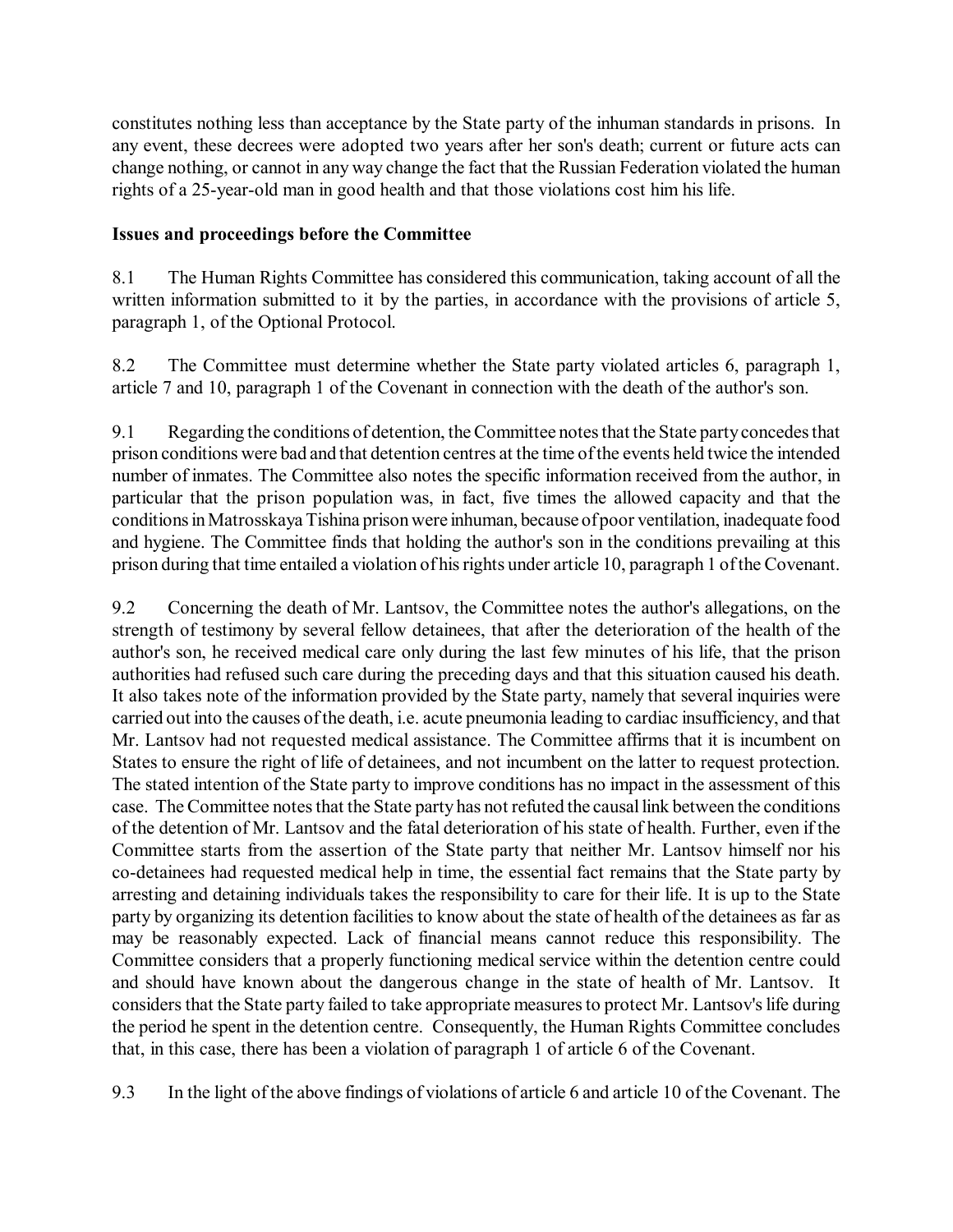Committee does not consider it necessary to pronounce itself on a violation of article 7.

10. The Human Rights Committee, acting under article 5 (4) of the Optional Protocol to the International Covenant on Civil and Political Rights, is of the view that the State party failed in its obligation to ensure the protection of Mr. Lantsov, who lost his life as a direct result of the existing prison conditions. The Committee finds that articles 6, paragraph 1, and article 10, paragraph 1 of the Covenant were violated.

11. The Committee is of the view that Mrs. Lantsova is entitled, under article 2, paragraph 3 (a) of the Covenant, to an effective remedy. The State party should take effective measures: (a) to grant appropriate compensation (b) to order an official inquiry into the death of Mr. Lantsov; and (c) to ensure that similar violations do not recur in the future, especially by taking immediate steps to ensure that conditions of detention are compatible with the State party's obligation under articles 6 and 10 of the Covenant.

12. Bearing in mind that, by becoming a party to the Optional Protocol, the State party has recognized the competence of the Committee to determine whether there has been a violation of the Covenant or not and that, pursuant to article 2 of the Covenant, the State party has undertaken to ensure to all individuals within its territory or subject to its jurisdiction the rights recognized in the Covenant and to provide an effective remedy when it has been determined that a violation has occurred, the Committee wishes to receive from the State party, within 90 days, information about the measures taken to give effect to the Committee's Views. In addition, it requests the State party to publish the Committee's Views.

[Adopted in English, French and Spanish, the English text being the original version. Subsequently, to be issued in Arabic, Chinese and Russian as part of the Committee's annual report to the General Assembly.]

# **Notes**

 $\mathcal{L}_\text{max}$ 

<sup>\*\*</sup> The following members of the Committee participated in the examination of the present communication: Mr. Nisuke Ando, Mr. Prafullachandra Natwarlal Bhagwati, Ms. Christine Chanet, Mr. Maurice Glèlè Ahanhanzo, Mr. Louis Henkin, Mr. Ahmed Tawfik Khalil, Mr. Eckart Klein, Mr. Rajsoomer Lallah, Ms. Cecilia Medina Quiroga, Mr. Rafael Rivas Posada, Sir Nigel Rodley, Mr. Martin Scheinin, Mr. Ivan Shearer, Mr. Hipólito Solari Yrigoyen and Mr. Maxwell Yalden.

<sup>&</sup>lt;sup>1</sup> The communication also indicates that notification of Mr. Lantsov's death was not given to the family or to the local registry office until 11 April 1995, after Mr. Lantsov's lawyer had discovered the fact of his death while at the detention centre to meet with him. This matter was apparently examined by the chief of the pre-trial detention centre (according to the letter of 10 July 1995 from the deputy city procurator, provided with the communication), but the results of this investigation are unknown.